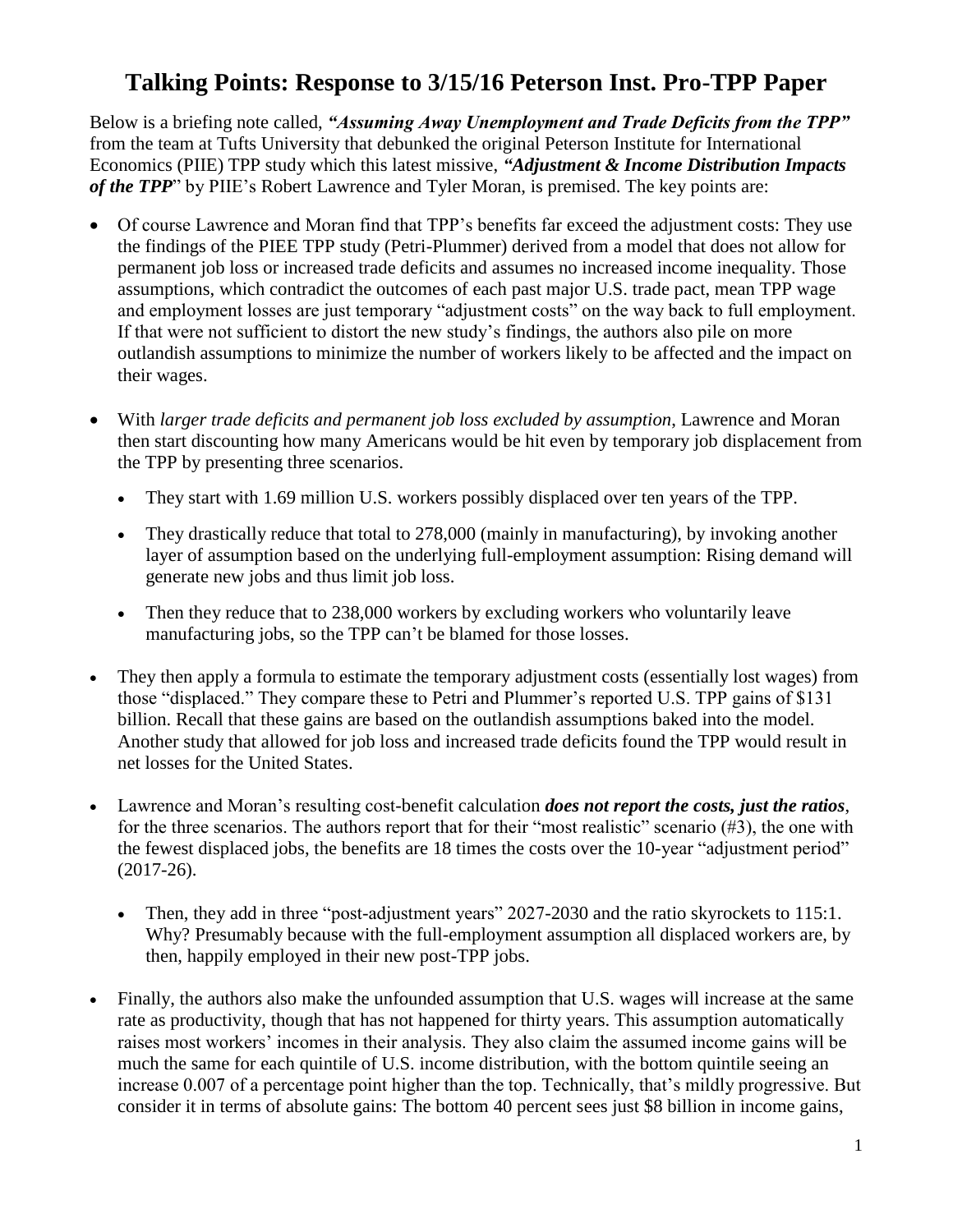while the top quintile would get \$48 billion. (i.e., more in absolute terms than the bottom 80 percent combined.)

 The resulting cost-benefit calculations are misleading not only because the costs are assumed away, but also because the benefits are overstated. This latest paper takes the earlier Petri and Plummer estimates at face value, with all their flawed growth-boosting assumptions (such as a surge in foreign investment and most growth gains from non-trade measures). Plus, the gains are simply asserted to be large, when even the Petri-Plummer estimates of gains are incredibly small, just 0.5 percent of GDP for the United States in 2030, i.e., a paltry 0.029 percent per year on average over 15 years. How small is that? *Even with all of the unrealistic assumptions, for the bottom 40 percent of U.S. income distribution, the gains amount to just \$62 per person, in 15 years.*

### **HERE IS THE FULL BRIEFING NOTE FROM THE TUFTS TEAM:**

## *Assuming Away Unemployment and Trade Deficits from the TPP*

*By Timothy A. Wise and Jomo Kwame Sundaram* GDAE Globalization Commentary *March 20, 2016*

*<http://triplecrisis.com/assuming-away-unemployment-and-trade-deficits-from-the-tpp/>*

In an old joke, a shipwrecked economist is asked for his counsel on how the stranded group can be rescued. "Assume we have a boat," he begins.

Robert Lawrence and Tyler Moran, [writing for the Peterson Institute for International Economics](http://tufts.us5.list-manage.com/track/click?u=74907371d448da77287940e4d&id=fa2ad7483a&e=3c8284677a), seem to have missed the joke in their recent repeat of the same flawed assumptions of their colleagues' hugely optimistic assessment of the Trans-Pacific Partnership (TPP) Agreement which prompted our own paper, ["Trading Down: Unemployment, Inequality, and Other Risks of the Trans](http://tufts.us5.list-manage1.com/track/click?u=74907371d448da77287940e4d&id=a0a8ea2869&e=3c8284677a)-[Pacific Partnership."](http://tufts.us5.list-manage1.com/track/click?u=74907371d448da77287940e4d&id=a0a8ea2869&e=3c8284677a)

Claiming to address contrarian findings that the TPP may well cause job losses and increase income inequality, Lawrence and Moran assume away the causes – downward pressure on wages and employment due to the consequent "race to the bottom" – which have made free trade agreements so controversial.

#### **Assume we create jobs**

To recap, in January, the Peterson Institute published [new TPP estimates](http://tufts.us5.list-manage1.com/track/click?u=74907371d448da77287940e4d&id=7e521450a1&e=3c8284677a), updates by Peter Petri and Michael Plummer of an earlier 2012 paper. The update reiterated their claim of significant income gains from the agreement, 0.5% for the United States after fifteen years, with minimal job displacement, and with new jobs in growing industries absorbing displaced workers in declining activities.

In "Trading Down", we pointed out that the study was flawed because it assumed full employment and unchanged national trade and fiscal balances, among other things. We applied the United Nations macroeconomic Global Policy Model to their estimated trade impacts from the TPP dropping the full employment assumption.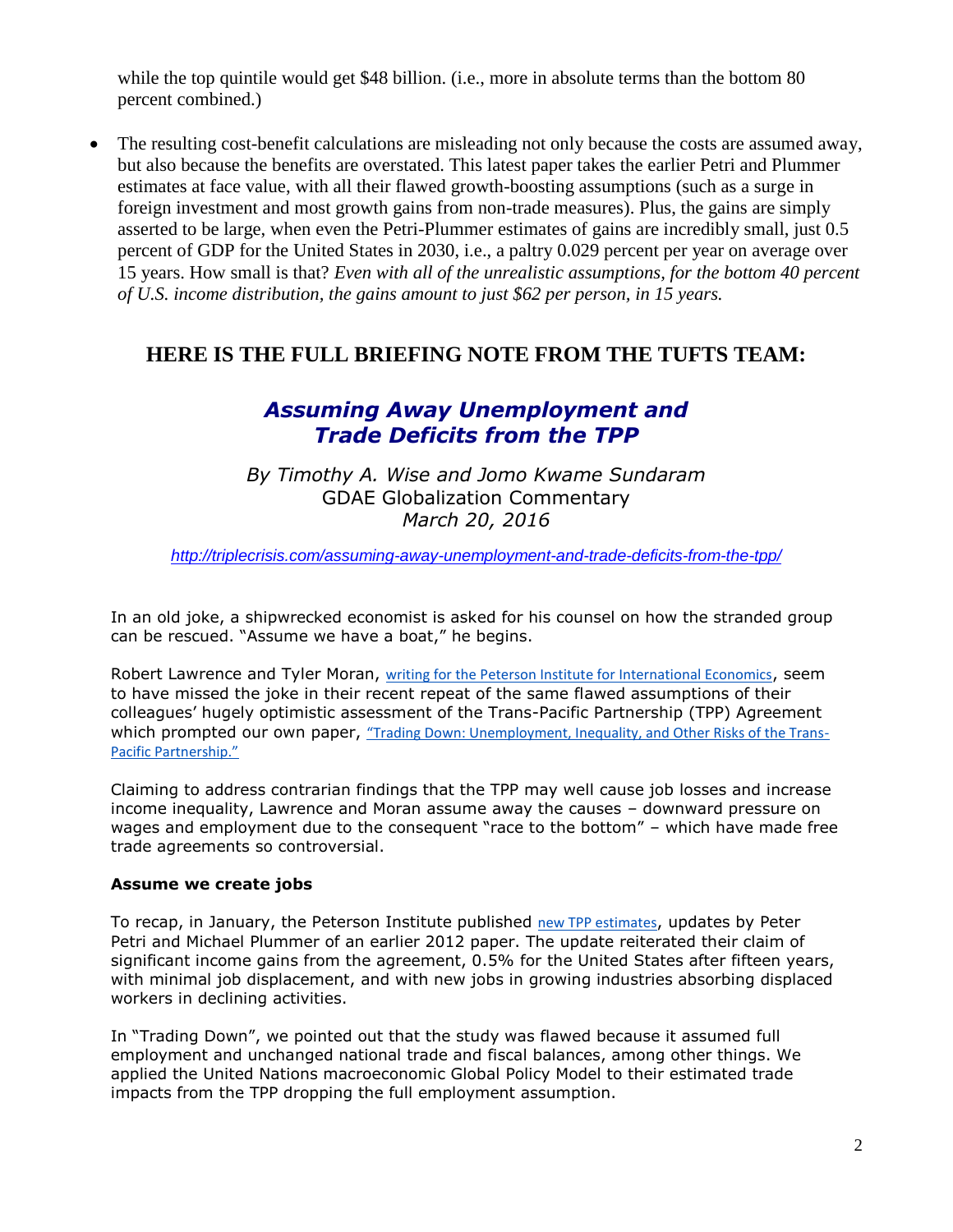Even without adjusting for the assumption of fixed trade balances, we found that if one does not assume away job losses, there will be some permanent job loss, there will be downward pressure on wages, and economic growth will be slowed by the consequent decline in aggregate demand.<sup>[\[1\]](#page-4-0)</sup>

<span id="page-2-0"></span>Congressman Sander Levin (D-MI) highlighted the problems with the kind of modeling the Peterson Institute offered, calling on the International Trade Commission, in its TPP assessment for the U.S. government due in May, to stop using models that assumed away the problems. As *Inside U.S. Trade* reported, the new paper is the Institute's attempt to respond to that criticism:

"Levin in February at a U.S. International Trade Commission (ITC) hearing on the economic impact of TPP argued that its analysis must include an examination of how TPP will affect wages and income inequality; a review of whether the ITC's economic model should assume full employment; and an analysis of who will experience gains or losses as a result of TPP and other factors. Lawrence said that his and Moran's paper aimed to answer Levin's demands for a more holistic analysis of TPP."

### **Holistic analysis? Or filled with holes?**

It does nothing of the sort, offering a misleading analysis instead. Consider:

- The new study is based on the earlier Petri-Plummer model, claiming to take those results to estimate the "adjustment costs" for workers displaced by the agreement. But the same assumption, that the TPP causes no long-term job loss, underlies the analysis. So *permanent job loss is excluded by assumption*, with all displacement assumed to be temporary.
- Nor do the new findings allow for trade deficits. The authors assume that TPP does not cause long-term trade surpluses or deficits, in fact, that trade itself is not a major determinant of current account balances. This, of course, flies in the face of large and persistent U.S. trade deficits, including with partners such as Korea, with whom the U.S. has seen its bilateral trade deficit nearly double since the Korea-U.S. Trade Agreement took effect four years ago. Again, the Peterson modeling assumes away the possibility of trade deficits and associated job losses[.](#page-4-1) $2^2$
- <span id="page-2-1"></span> With no trade-deficit-related job losses, Lawrence and Moran only estimate "adjustment costs" for the remaining few displaced workers awaiting new jobs assumed for them, offering three scenarios, each smaller than the previous.
- The first mischaracterizes our paper, suggesting that we assume that no displaced workers get new jobs. We simply do not assume that they are fully absorbed into growing industries. They estimate 1.69 million U.S. workers could be displaced over ten years.
- The second drastically reduces that total to 278,000, by invoking the full-employment assumption that rising demand will generate new jobs and limit job loss. They acknowledge, however, that the displaced workers are nearly all in manufacturing.
- The third reduces this to 238,000 workers who voluntarily leave manufacturing jobs, so the TPP can't be blamed for that.
- They then apply a formula to estimate the temporary adjustment costs (essentially lost wages) from those "displaced". They compare these to Petri and Plummer's reported TPP gains for the United States of \$131 billion. The resulting cost-benefit calculation does not report the costs, just the ratios, for the three scenarios. The authors report that for their "most realistic" scenario  $(#3)$ , with the least displaced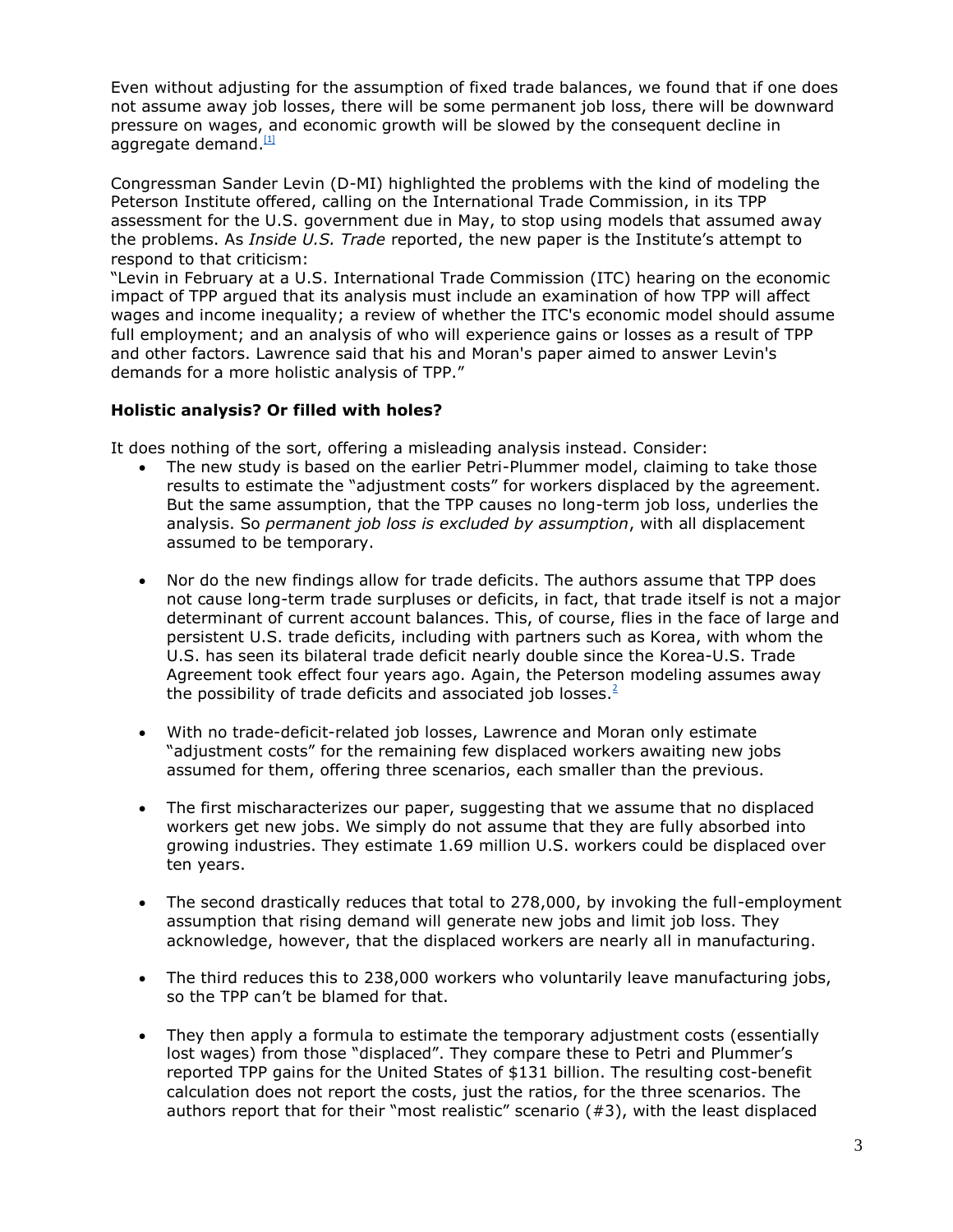jobs, the benefits are 18 times the costs over the 10-year "adjustment period" (2017-26).

- Then, remarkably, when they add in the "post-adjustment years" 2027-2030, the ratio skyrockets to 115:1. Why? Presumably because with the full-employment assumption all displaced workers are, by then, happily employed in their new post-TPP jobs.
- Finally, Lawrence and Moran claim that the TPP will be mildly progressive for U.S. income distribution. Basically, they argue that the assumed income gains will be very much the same for each quintile of U.S. income distribution, with the bottom quintile seeing a percentage increase 0.007 of a percentage point higher than the top quintile. Technically, that is mildly progressive.
- But it certainly does not look that way when one looks as the absolute gains. The bottom 40% sees just \$8 billion in income gains, while the top quintile would get \$48 billion. That is more in absolute terms than the bottom 80% combined.
- The authors also make the unfounded assumption that U.S. wages will increase at the same rate as productivity, though that has not happened for decades. This misleadingly raises most workers' incomes in their analysis.

#### **Full-employment models? Abandon ship!**

It is not surprising that Lawrence and Moran find that the benefits of the TPP far exceed the adjustment costs. They employed the same study with the same flawed assumptions of full employment and fixed trade balances. With such assumptions, wage and employment losses are written off as temporary adjustment costs on the path back to full employment. These are significantly understated if the TPP results in large and persistent trade deficits, an outcome they assume away.

The resulting cost-benefit calculations are misleading. First, the costs are minimized as outlined above. Second, the benefits are overstated, taking Petri and Plummer's estimates at face value, with all their flawed growth-boosting assumptions (surge in foreign investment, most growth gains from non-trade measures).

Finally, the gains are simply asserted to be large, when even the recent Petri-Plummer estimates of gains are incredibly small, just 0.5% of GDP for the United States in 2030, i.e. a paltry 0.029% per year on average over 15 years. How small is that? *For the bottom 40% of the U.S. income distribution, the gains amount to just \$62 per person, in 15 years.*

Those concerned that TPP modeling needs to take better account of the real implications of such agreements should not be satisfied with the Peterson Institute's latest offering. It does little more than reiterate flawed assumptions, which understate costs and overstate benefits, besides misrepresenting them as serious cost-benefit analysis.

Before the U.S. Congress approves the TPP, the public deserves the kind of robust economic analysis that Rep. Levin has called for, that does not assume away employment losses or trade deficits and offers realistic estimates of the TPP's impacts on wages, employment, and inequality.